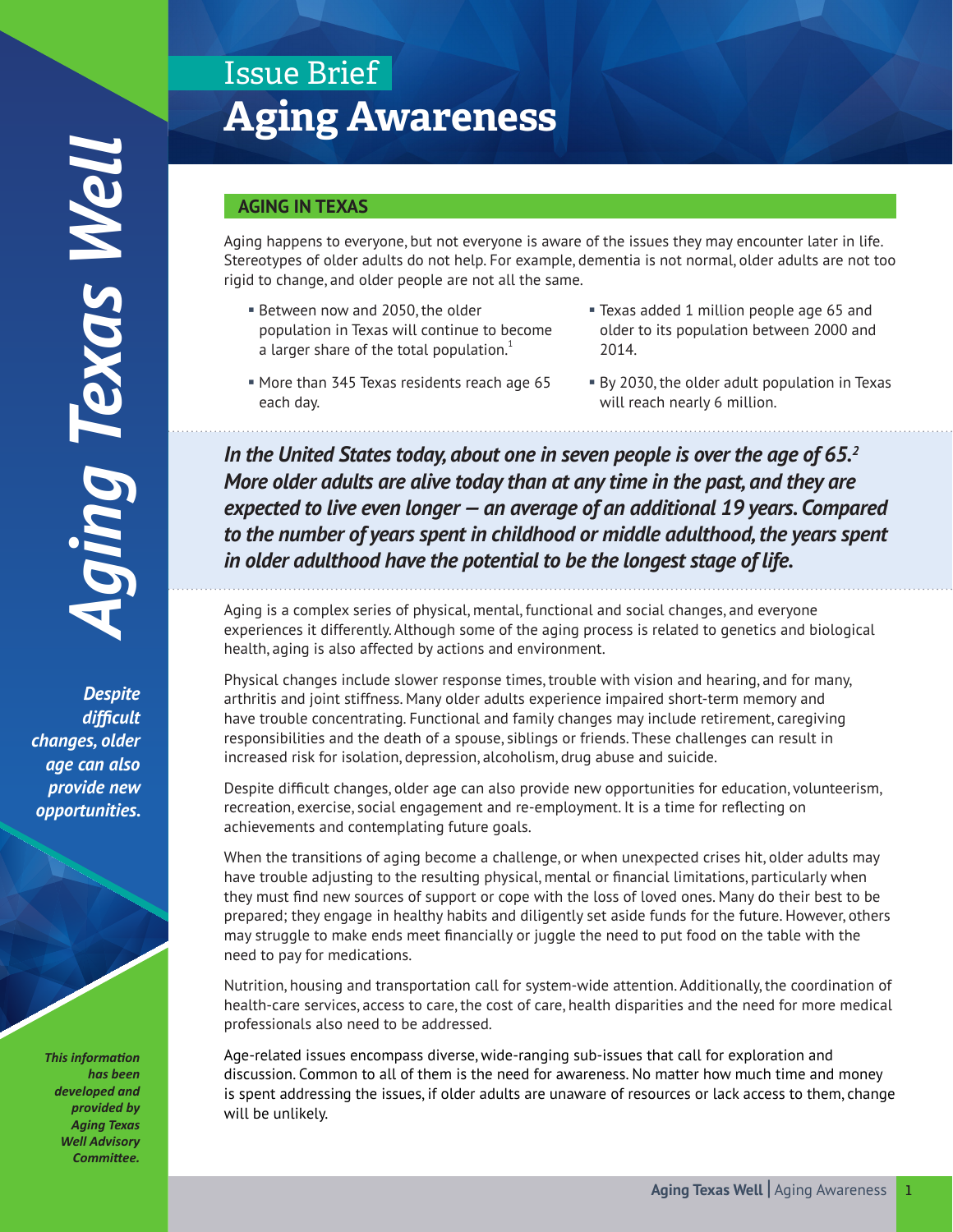# **RESOURCES**

#### **Texas Health and Human Services**

Provides leadership and oversight of Texas' health and human services system programs • **hhs.texas.gov/**

#### **Long-term Care Provider Search**

To find and compare long-term services and supports in Texas • **apps.hhs.texas.gov/LTCSearch/**



#### **Consumer Rights and Services**

To find information about HHS programs and services, and to report an incident or file a complaint • 800-458-9858, option 2 • **dads.state.tx.us/services/ crs/abuse.html**

# **2-1-1 Texas**

Connects people to community services and supports • 2-1-1 or 877-541-7905 • **211texas.org/**

#### **Area Agencies on Aging**

Statewide network that provides local services, supports and programs for older Texans, their families and caregivers • 800-252-9240

# **Aging and Disability Resource Centers**

Information about long-term services and supports • 855-937-2372

#### **Long-term Care Ombudsman**

Provides advocates for quality of life and care for nursing home and assisted-living facility residents • **dads.state.tx.us/news\_info/ombudsman/**

#### **Yourtexasbenefits.com**

Online access to Texas Health and Human Services Commission benefits including Medicaid, nursing home care and other services for people who are older or have disabilities

#### **Medical Transportation Program**

Authorizes and arranges transportation for eligible Medicaid recipients to access covered healthcare services • 877-633-8747

#### **Eldercare Locator**

Connects older adults and their families to local services • 800-677-1116 • **eldercare.gov**

# **Disability.gov**

Online access to federal government information on disability programs and services

#### **Own Your Future**

Long-term care information to meet health or personal care needs over an extended period • **ownyourfuturetexas.org**